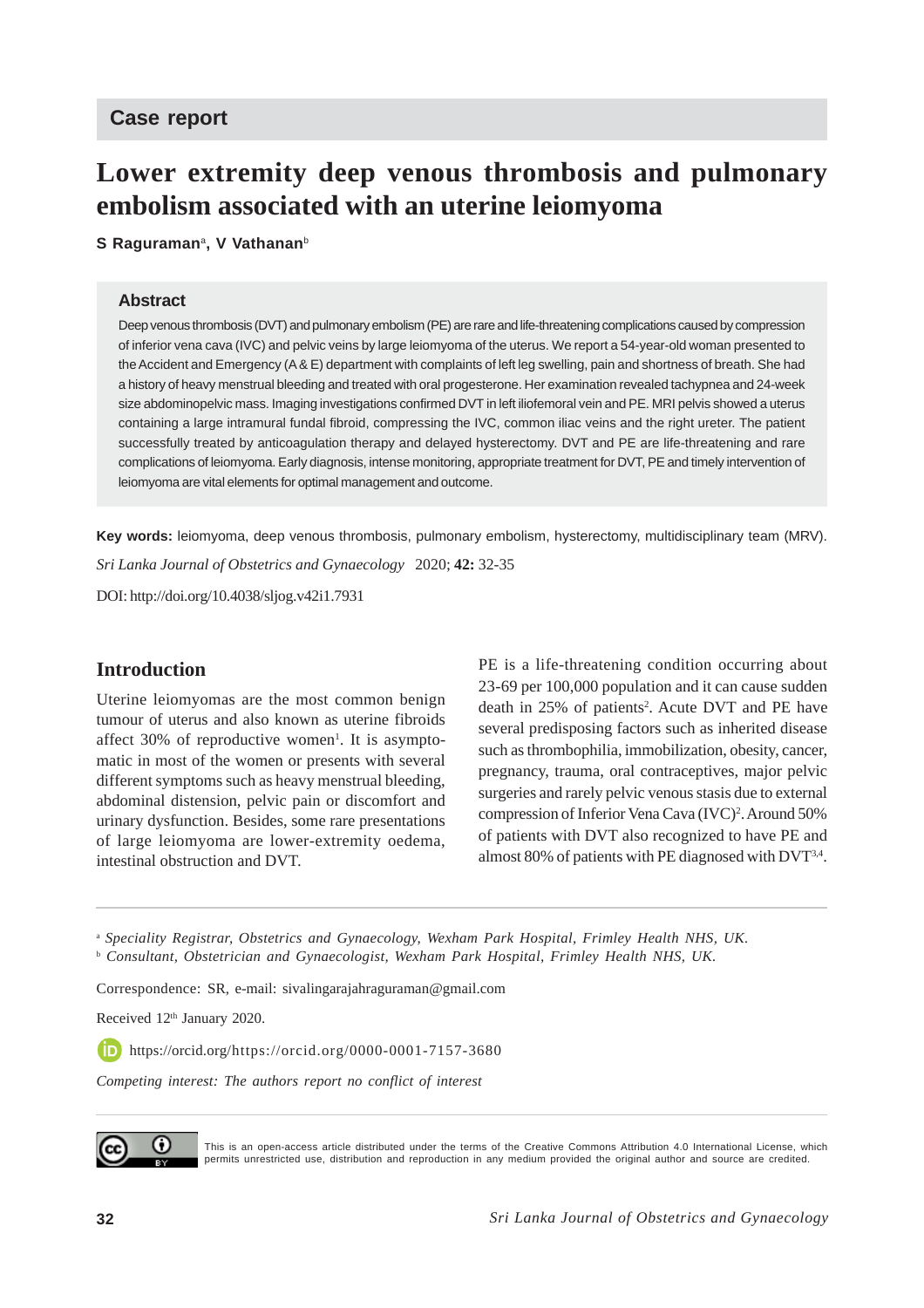An appropriate diagnosis, intense monitoring and early treatment are essential vital factors for life-saving and to prevent further complications.

We present a rare case of left iliofemoral DVT and PE caused by a large uterine leiomyoma, which successfully treated with anticoagulant therapy and interval hysterectomy.

### **Case report**

A 54-year-old woman was urgently referred to the A&E department from General Practitioner (GP) with a history of left lower-extremity swelling for four weeks and two weeks history of shortness of breath. Apart from that, she did not have fever, chills, nausea, shortness of breath, or chest pain. She did not have any significant risk factors for DVT/PE such as prolonged immobility, recent surgery, family history of DVT/PE, smoking and usage of HRT or oral contraceptives in her history. Meantime, she had a history of heavy menstrual bleeding for six weeks. She was on norethisterone for six weeks, waiting for an ultrasound scan and hysteroscopy to assess the heavy menstrual bleeding at gynecological outpatient clinic.

Physical examination revealed her body mass index of 29 kg/m2 and afebrile. She was haemodynamically stable, but her heart rate was 136 and oxygen saturation was 93% without oxygen and 100% with 8L of oxygen. Her abdomen examination revealed non-tender, firm, mobile 24 weeks gravid uterus size of the abdominopelvicmass, clinically suggestive of fibroid. She had oedema of the left lower extremity with tenderness over the left calf and medial thigh. Distal pulses were good bilaterally. Her basic blood investigations, including clotting profile, were normal. Her D-dimer was high (20,800ng/ml) and left leg duplex USS had shown left iliofemoral DVT. Her computed tomography pulmonary angiogram (CTPA) was confirmed central and bilateral PE.

Medical thrombolytic therapy was immediately started (Low molecular weight heparin), and norethisterone stopped. Her MRI pelvis revealed a uterus containing a large intramural fundal fibroid, compressing the IVC, common iliac veins and the right ureter. Further management plan discussed by the multidisciplinary team (MDT) including a gynaecologist, haematologist, interventional radiologist and vascular surgeon. MDThad initially planned to manage with IVC filter,



Figure 1. Figure 2.

**Figure 1 and 2 – Transverse and sagittal view of fibroid in relation to inferior vena cava (IVC) respectively**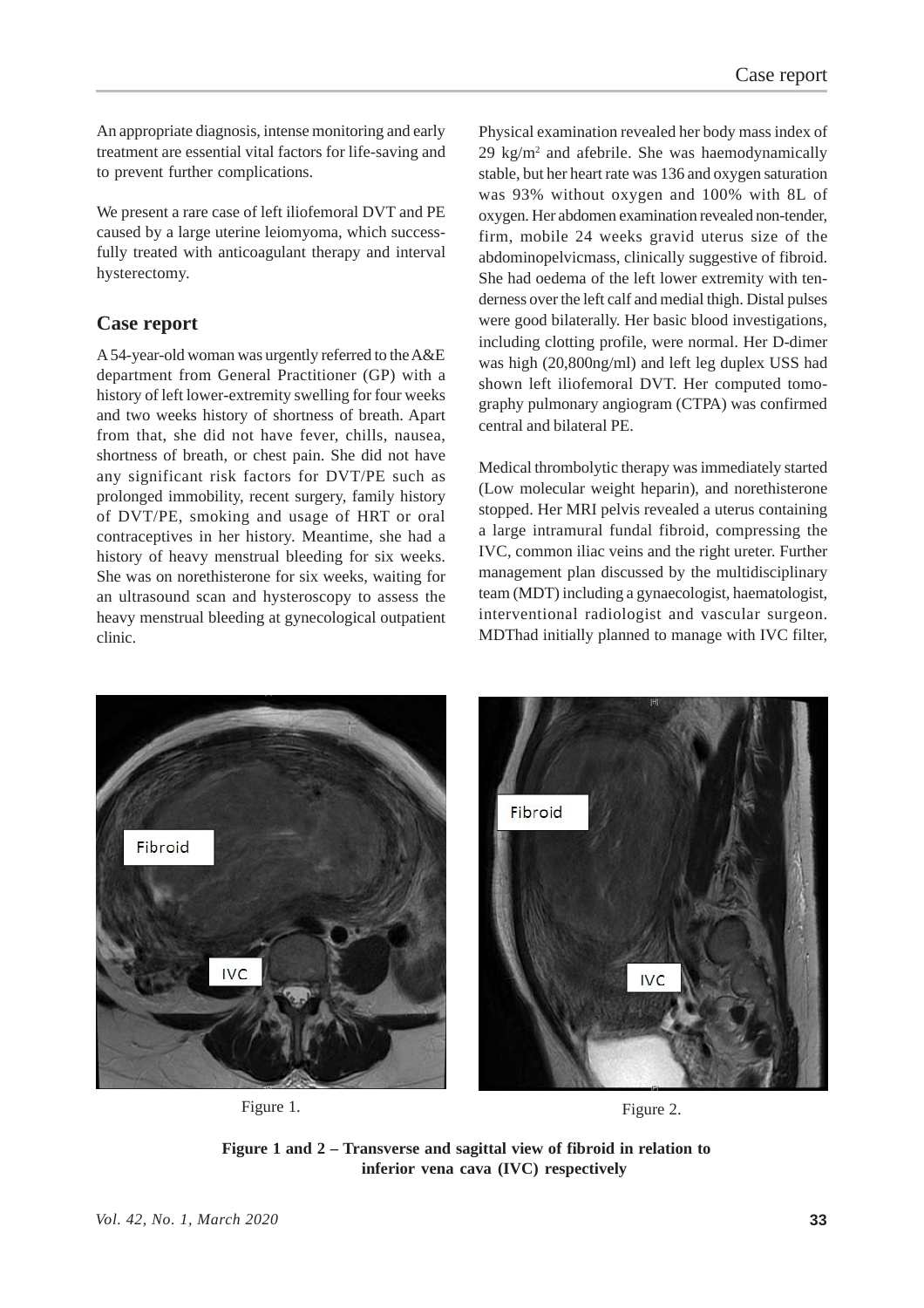GnRH analogue until optimizing DVT and PE with anticoagulation therapy. Then, retimed the definitive surgical management with a total abdominal hysterectomy and bilateral salphingo-oophorectomy (TAH+BSO).

Unfortunately, IVC filter insertion failed twice, mainly due to abnormal vasculature. Vascular surgical team reassessed her thrombotic status and found no significant clots in IVC. Therefore, it was planned to continue with anticoagulation therapy for six weeks and to perform TAH+BSO. She clinically improved with no further thromboembolic events during this period. TAH+BSO performed after six weeks as an uneventful procedure. Her post-operative period was uneventful.

Post-operatively therapeutic dose of low molecular weight heparin was continued up to three months. Her histology report confirmed benign leiomyoma, and she recovered well from surgery.

# **Discussion**

DVT and subsequent PE are rare complications of large uterine leiomyoma. Virchow's triad explains the pathophysiology of thrombosis by stasis, hypercoagulability and endothelial dysfunction<sup>5</sup>. Venous stasis could be caused by compression of lower extremity venous plexus due to large uterine leiomyoma.

PE usually raised from lower extremity DVT. It could commonly present with chest pain, shortness of breath, cough with pink sputum and clinical signs of respiratory distress. Early diagnosis and immediate treatment are essential to prevent life-threatening events due to PE. Basic clinical assessment, including identification of risk factors for DVT/PE, proper respiratory and cardiovascular system examination and imaging studies such Lower limb duplex USS and CTPA play a pivotal role to diagnosed DVT/PE.

Management of uterine leiomyoma depends on several factors such as clinical presentations, location of fibroids, associated complications, medical fitness of patients and fertility wishes. Accordingly, management options varied as conservative, medical or surgical. Management of the large leiomyoma complicated with DVT and PE also depends on the above mention factors. However, the basic principle is to manage lifethreatening complications and stabilize the patient first. Following which, leiomyoma should be treated to

prevent further complications and recurrence. Treatment depends on individual patient needs and risk factors.

Our literature survey had shown, different management options for large leiomyoma complicating DVT and PE depended on patient factors such as clinical presentations, associated complications, medical fitness of patients, fertility wishes and institutional factors such as investigations facilities and availability of treatment modalities<sup>6</sup>. Among reported cases, lower extremity DVT and PE commonly diagnosed with CTPA and lower limb duplex USS. In a few instances, Trans Esophageal Echocardiogram (TEE) also used to diagnose PE7 . MRI pelvis was used to diagnose and evaluate leiomyoma in most of the cases. However, CT abdomen – Pelvis and combination of trans-vaginal and trans-abdominal USS also contributed to diagnosing leiomyoma in certain cases. All cases immediately managed with an anticoagulant. Besides, few cases with extensive venous thrombosis managed with IVC filter and embolectomy<sup>8</sup>. Following that, leiomyoma was managed by hysterectomy in most cases. However, young patients and women with fertility wishes were managed by myomectomy.

In the present case, clinical assessment and imaging studies such as lower limb duplex USS and CTPA were used to diagnose DVT and PE. Meantime, leiomyoma and its pressure effect on IVC diagnosed by MRI pelvis. Immediate thrombolysis treatment started with anticoagulation agents (LMWH). Norethisterone is second-generation progesterone and has a risk of thrombosis. Therefore, it stopped after diagnosis. This could have contributed to thrombotic risk along with large fibroid uterus compressing on IVC. The patient improved with anticoagulant therapy. Following which, given patient clinical condition and age, delayed hysterectomy was performed, and her recovery was uneventful and complete.

In her case, even though large fibroid uterus contributed to DVT and PE, it also prevented further clots progressing to PE due to its compression on IVC. This large fibroid uterus acted like a natural filter for clots. Therefore, there was a risk of more emboli progressing to form PE with immediate hysterectomy. Six weeks of anticoagulation therapy helped us to stabilize the clots of DVT so that it will not become loose or shoot emboli. Then the risk of emboli formation after releasing the IVC compression by large